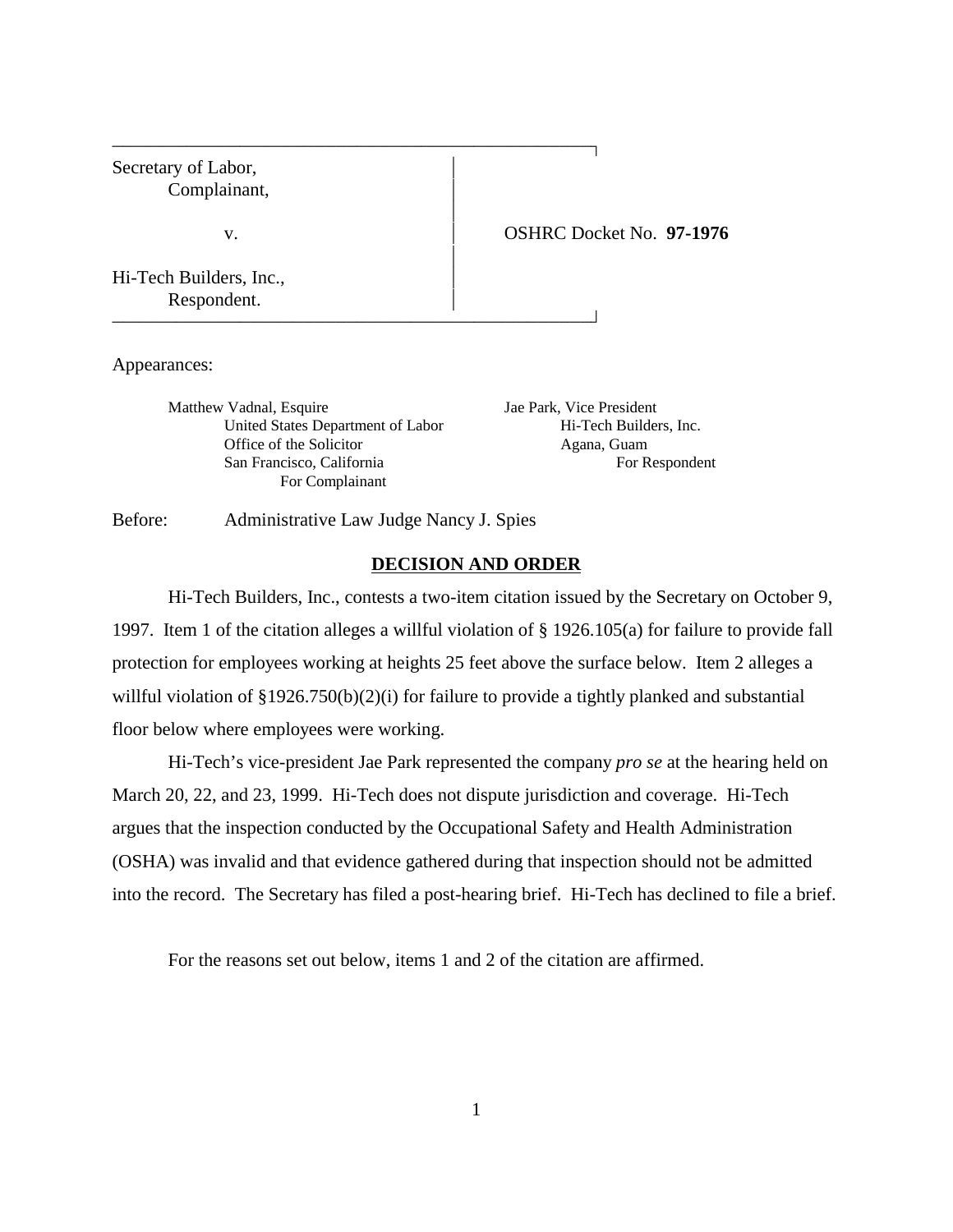## *Background*

In January 1997, the Occupational Safety and Health Administration (OSHA) began an inspection of an expansion and renovation project underway at the Guam International Airport. OSHA's inspection was part of a local emphasis program called PAC Isles (Tr. 22).

Hi-Tech was performing structural steel erection for the expansion of the airport. The prime contractor on the project was Hanjin, with whom OSHA compliance officer Daniel J. Mooney held an opening conference on January 24, 1997. Mooney held a closing conference with Hanjin on January 29, but he subsequently observed what he believed were ongoing safety violations on the construction site. (The construction site was visible from a nearby public roadway on which Mooney regularly drove.) Consequently, Mooney continued his inspection of the construction project and held another closing conference with Hanjin on February 4, 1997 (Tr. 23-24).

On April 21, 1997, before the Secretary had issued any citations to any of the employers working on the airport construction project, Mooney was driving on the public roadway next to the airport. Mooney noticed that some of the workers (including several Hi-Tech employees) were engaged in conduct that he believed was violative of OSHA's safety standards. On April 21, 22, and 24, Mooney and fellow OSHA compliance officer Randy White videotaped the airport construction site from a public parking lot located 50 to 200 yards away from the site. The video camera the compliance officers used was equipped with a zoom lens capable of magnifying the objects viewed up to 30 times (Tr. 27). Mooney and White informed Hanjin that they were continuing their inspection of the construction site (Tr. 25-26).

Mooney and White stated that they attempted to meet Hi-Tech's representatives but could not get anyone from Hi-Tech to come to Hanjin's trailer. The compliance officers went to the area of the west wing expansion where the steel erection was taking place. They met with Andy Kim, Hi-Tech's president, and with Hi-Tech employee Richard Lobo. Kim identified himself as Hi-Tech's on-site supervisor. The compliance officers showed Kim and Lobo their credentials and explained the purpose of their investigation (Tr. 79-80, 125). Mooney testified that Hi-Tech was not unionized so there was no employee representative with whom he and White could meet

2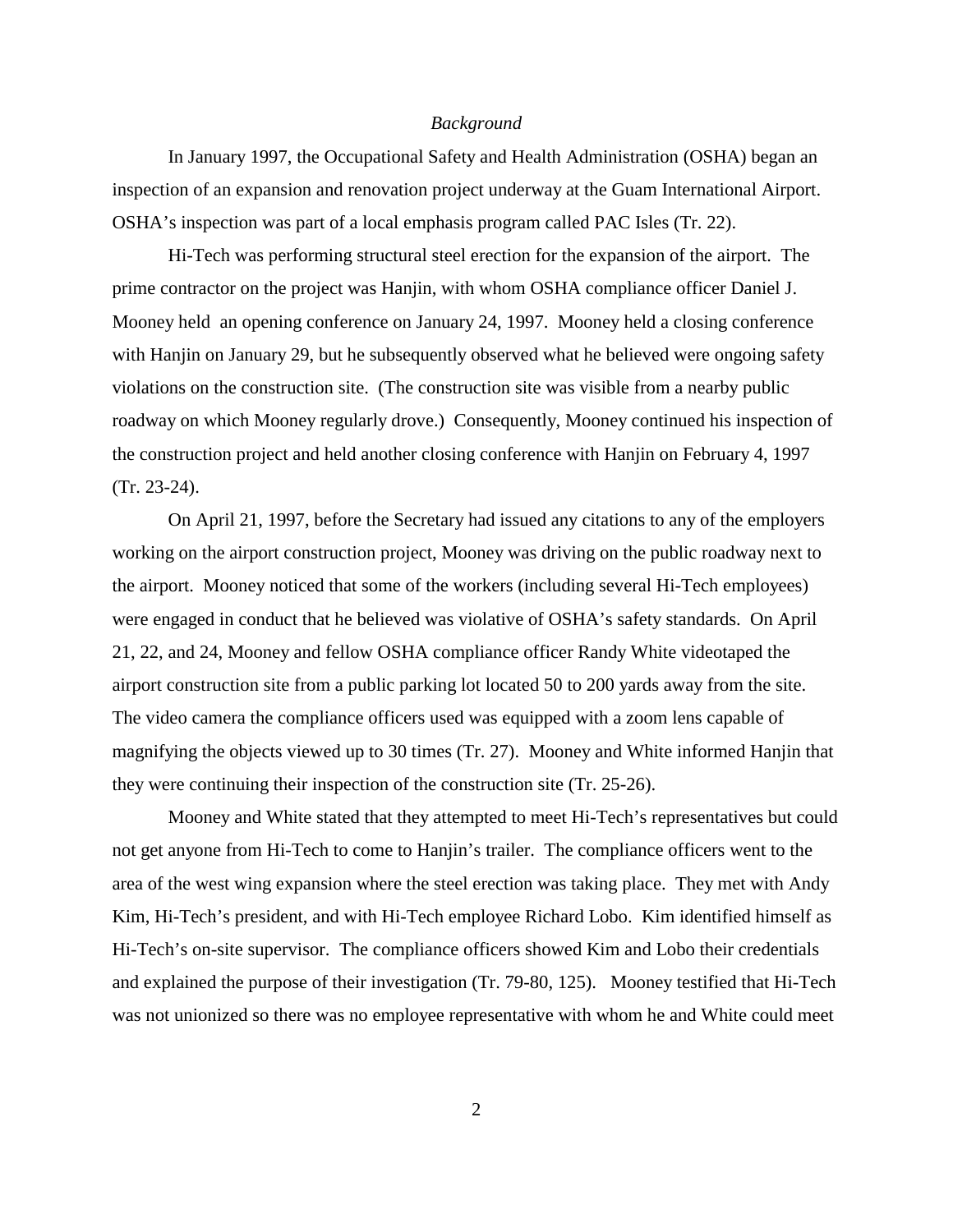(Tr. 131). White stated that when he and Mooney went out to the site, Hi-Tech's employees "all disappeared" (Tr. 421).

As a result of Mooney and White's inspection, the Secretary issued the citation in the instant case to Hi-Tech on October 9, 1997.

## *The Validity of OSHA's Investigation*

Hi-Tech charges that OSHA violated §§ 8(a) and (e) of the Act. Hi-Tech argues that the compliance officers conducted most of their investigation of Hi-Tech's worksite, including all of the videotaping, before holding the opening conference with Kim and Lobo.

Section 8(a) provides:

In order to carry out the purposes of this Act, the Secretary, upon presenting appropriate credentials to the owner, operator, or agent in charge is authorized--

(1) to enter without delay and at reasonable times any factory, plant, establishment, construction site, or other area, workplace or environment where work is performed by an employee of an employer; and

(2) to inspect and investigate during regular working hours and at other reasonable times, and within reasonable limits and in a reasonable manner, any such place of employment and all pertinent conditions, structures, machines, apparatus, devices, equipment, and materials therein, and to question privately any such employer, owner, operator, agent or employee.

#### Section 8(e) provides:

Subject to regulations issued by the Secretary, a representative of the employer and a representative authorized by his employees shall be given an opportunity to accompany the Secretary or his authorized representative during the physical inspection of any workplace under subsection (a) for the purpose of aiding such inspection. Where there is no authorized employee representative, the Secretary or his authorized representative shall consult with a reasonable number of employees concerning matters of health and safety in the workplace.

Hi-Tech basis its argument that OSHA's inspection is invalid on two claims: first, that Mooney and White impermissibly videotaped its worksite before holding an opening conference with Hi-Tech and without Hi-Tech's knowledge; and, second, that Mooney and White did not afford Hi-Tech the opportunity of accompanying them during their walk-around inspection.

Hi-Tech relies on *L. R. Willson & Sons, Inc.,* for support. In *Willson*, the employer moved to suppress a videotape taken off-site before the compliance officer presented his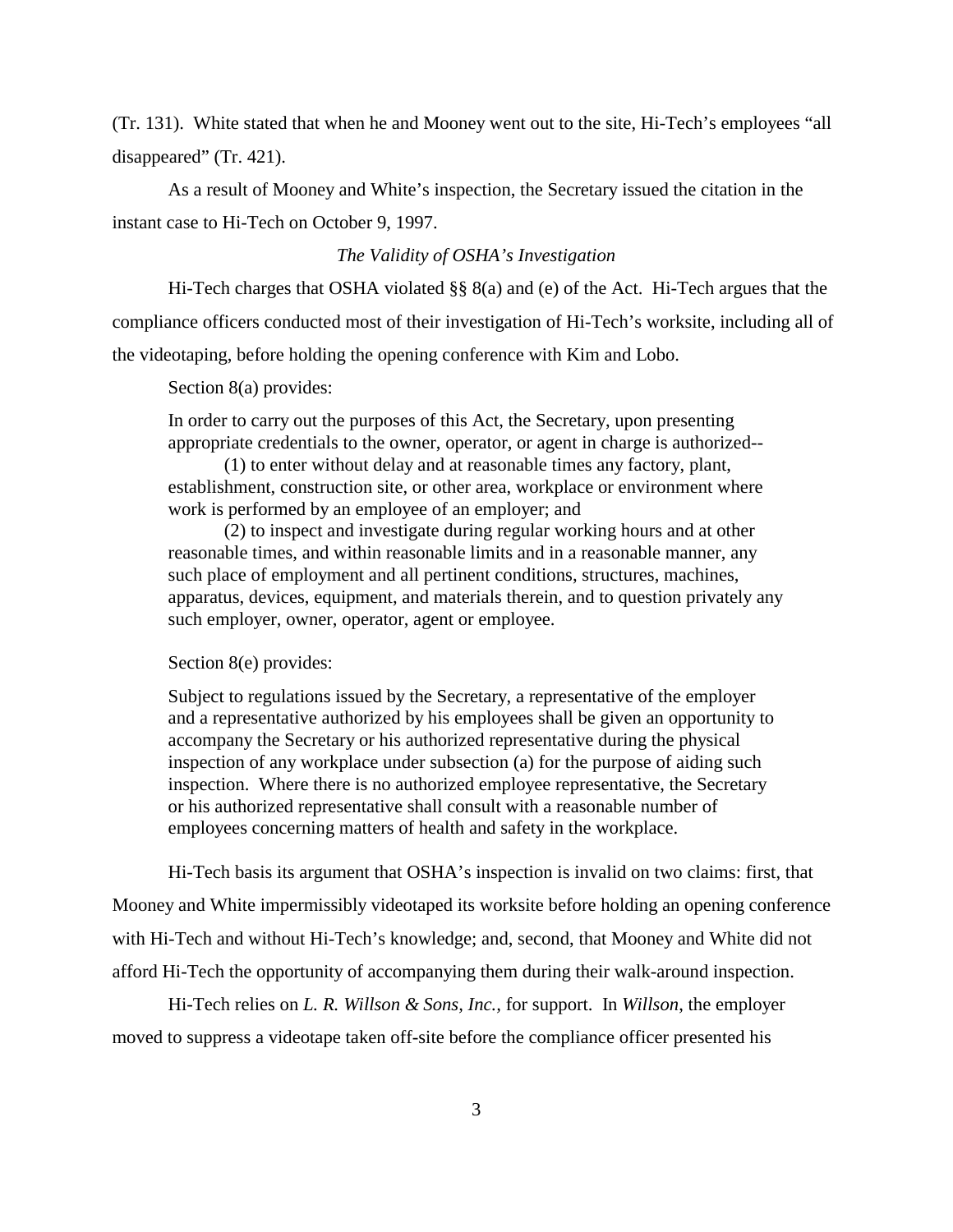credentials to the employer, claiming that the compliance officer violated §§8 (a) and (e) by videotaping first. The undersigned denied the employer's motion. The Review Commission affirmed that decision in *L. R. Willson & Sons, Inc.,* 17 BNA OSHC 2059 (No. 94-1546, 1997). The Fourth Circuit Court of Appeals affirmed the Review Commission's ruling that the videotape was admissible, but reversed and remanded the Commission's decision with regard to the burden of proof on the unpreventable employee misconduct defense. *L. R. Willson & Sons, Inc.*, 134 F. 3d 1235 (4th Cir. 1998).<sup>1</sup>

In *Willson*, Joseph Dear, then Assistant Secretary of Labor for OSHA, observed from his hotel window employees working without fall protection at a construction site across the street from the hotel where he was staying. Dear telephoned an OSHA compliance officer, Ronald Anderson, and described to him what he had just seen.

Anderson came to make an inspection of the site. However, rather than going immediately to the Willson site, Anderson obtained permission from the Peabody Hotel to videotape the activities on the site from the hotel's roof. For approximately 50 minutes, Anderson videotaped the activities at the site, which included two employees working at a height of about 80 feet without adequate safety cables, through a "16" power camera lens. Anderson then went to the site, presented his credentials, and was allowed to interview the two employees he had observed.

*L. R. Willson & Sons,* 134 F. 3d at 1237.

In affirming the admissibility of the videotape, the Court of Appeals stated:

Although surveillance is a type of search that can invoke Fourth Amendment protections if performed unreasonably, we hold that Anderson's long distance observations were not unreasonable. . . . Although, as Willson points out in its brief, the roof of the Peabody Hotel was not completely open to the public, and Anderson did employ a high powered lens in shooting the videotape, the crucial aspect of the situation seems to be that Willson left the construction site open to observation from vantages outside its control. As the inquiry should focus on what sort of "expectation of privacy" Willson had, we believe that a sustained view from a hotel across the street is difficult to classify as an unreasonable intrusion into Willson's "private space."

<sup>&</sup>lt;sup>1</sup> Park, a non-lawyer, cites the *Willson* case in support of his position because of dicta in the decision in which the Review Commission expresses disapproval of the compliance officer's videotaping for 45 minutes while allowing employees to remain exposed to potentially fatal fall hazards. The Review Commission urges the Secretary "to take steps to prevent it in the future." *L. R. Willson,* 17 BNA OSHC at 2062.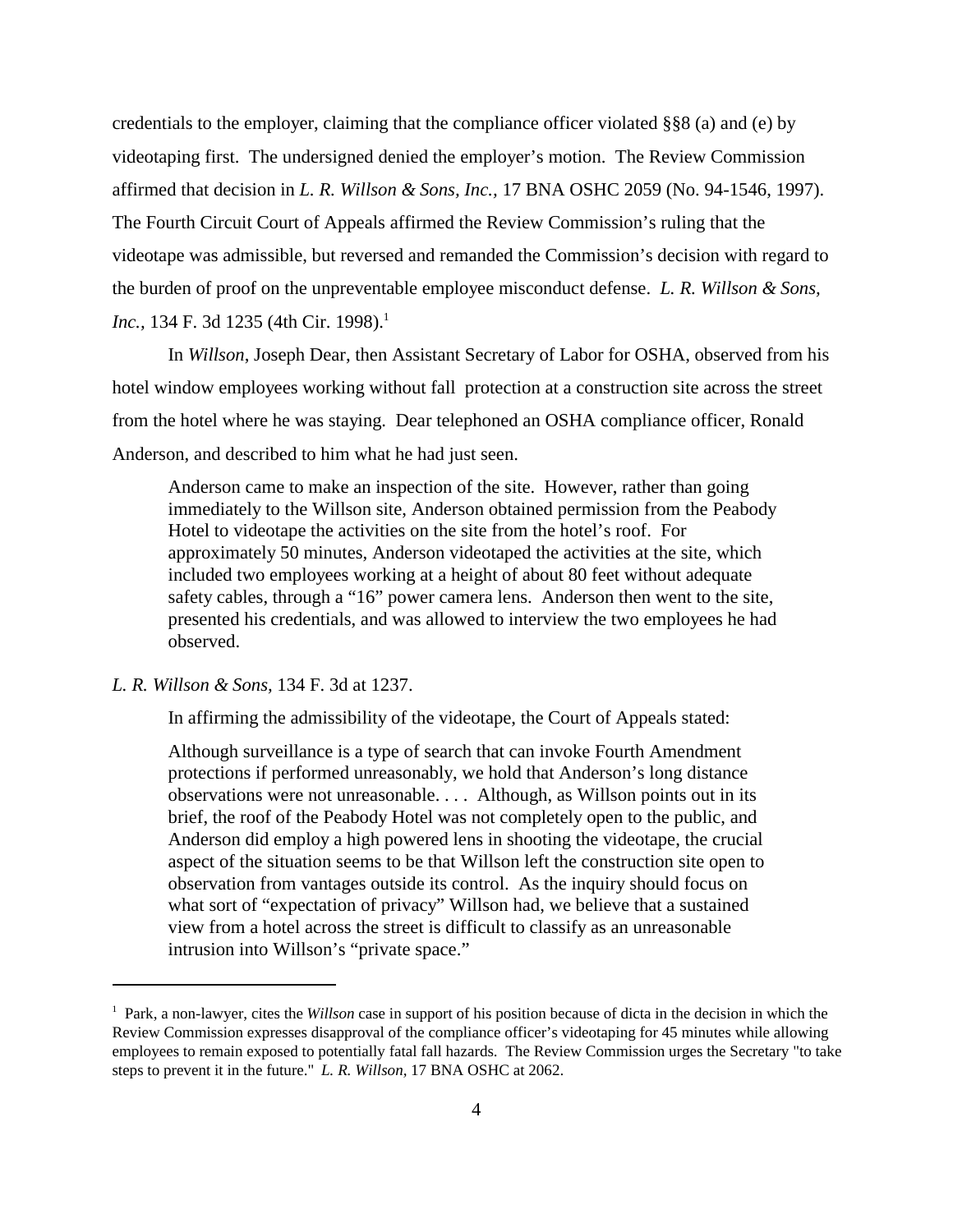*Id.* at 1238.

With regard to the off-site videotapes violating  $\S(8(a)(1))$ , the court of appeals stated that the Review Commission reads  $\S 8(a)(1)$  "as focusing on the entrance onto a worksite, and thus concluded that it does not apply to 'off-site' observations such as the one in this case. . . . Nothing in the statute or its legislative history indicates that  $\S(8a)(1)$ 's requirements apply to nontrespassory observations of worksites." *Id.*

In the present case, the compliance officers were in a public parking lot, which was more accessible to the general public than the top of the Peabody Hotel in *Willson*. A case more apposite to the situation here is *GEM Industrial, Inc.,* 17 BNA OSHC 1184 (No. 93-1122, 1995).

In *GEM*, the employer's construction site was visible from the main road. The compliance officer turned onto an industrial parkway and parked in a parking lot for the completed, occupied building next to GEM's worksite. From his car the compliance officer took several photographs. The compliance officer then proceeded to the worksite and presented his credentials to the employer's foreman. Approximately 10 to 15 minutes elapsed between the time of the compliance officer's arrival at the parking lot and his presentation of credentials. GEM argued that the compliance officer violated §§ 8(a) and (e) and moved to suppress the photographs taken by the compliance officer. The administrative law judge granted GEM's motion and suppressed the photographs. The Review Commission reversed the administrative law judge's ruling, finding that the employer had no reasonable expectation of privacy:

The CO observed the violative conditions from his car parked in the parking lot of a completed building next to GEM's site, a lot in which any member of the public could park to conduct business in the occupied building. The road that he took into the industrial park was not closed off. There was a sign identifying the park, but there is nothing in the record to indicate that it was intended to exclude the public.

#### *Id.,* 17 BNA OSHC at 1186-1187.

The case law is clear that an employer has no reasonable expectation of privacy in a construction worksite that is visible from areas to which the public has access. Hi-Tech could not reasonably expect that its steel erection at the Guam International Airport would remain

5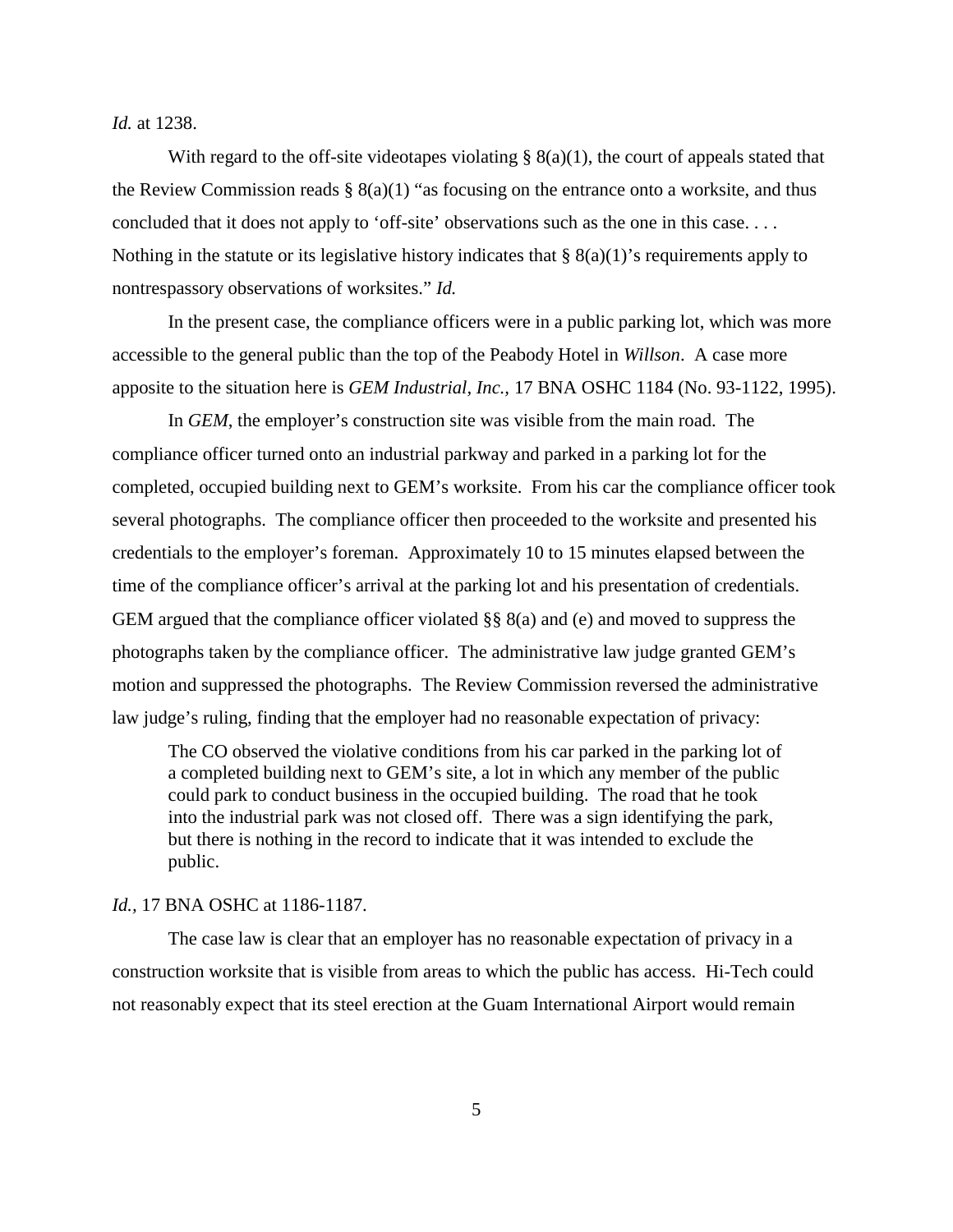private when it was visible from both the public roadway and from a public parking lot located nearby. OSHA's compliance officers did not violate § 8(a).

Hi-Tech also argues that the compliance officers violated  $\S$  8(e) by not offering its representatives the opportunity to accompany them on their walk-around inspection of Hi-Tech's worksite. Hi-Tech's development of this theory is somewhat sketchy. Hi-Tech acknowledges that Mooney and White met with Hi-Tech president Andy Kim and that they presented their credentials to him in an opening conference. Hi-Tech's argument appears to be that the compliance officers delayed the opening conference until they had conducted most of their investigation, and that president Kim did not understand English well enough to comprehend his rights under the Act.

Mooney and White explained that when they first arrived at the construction site, they were unable to summon anyone from Hi-Tech to the prime contractor's trailer. They chose to go to the area where Hi-Tech was erecting structural steel. There is no evidence that they purposely delayed holding the opening conference. Kim testified at the hearing. While it was clear that he is not fluent in English, the undersigned observed that he was able to understand English and to communicate what he wanted understood.

The compliance officers spoke to Kim about the alleged violations. It is unclear from the record whether the compliance officers formally offered Kim an opportunity to accompany them on their inspection. Kim was not questioned on this point by either the Secretary or Hi-Tech. Mooney's testimony on this point is somewhat vague (Tr. 136):

Well, the walk-around conversation, basically, consisted of that we observed several hazards, which we described. Some of them we did not cite.

We said that we needed to obtain some measurements so we could determine the fall heights.

And we showed--we tried to show some of the video, but it was bright out, you couldn't see the screen.

And we said that we were later going to have a closing conference and go over the hazards we videotaped from off site at the closing conference.

So the conversation was probably a few minutes, at the most.

The Review Commission has held that a compliance officer's failure to comply with § 8(e) does not necessarily invalidate the citations. "The extent of the efforts required on the part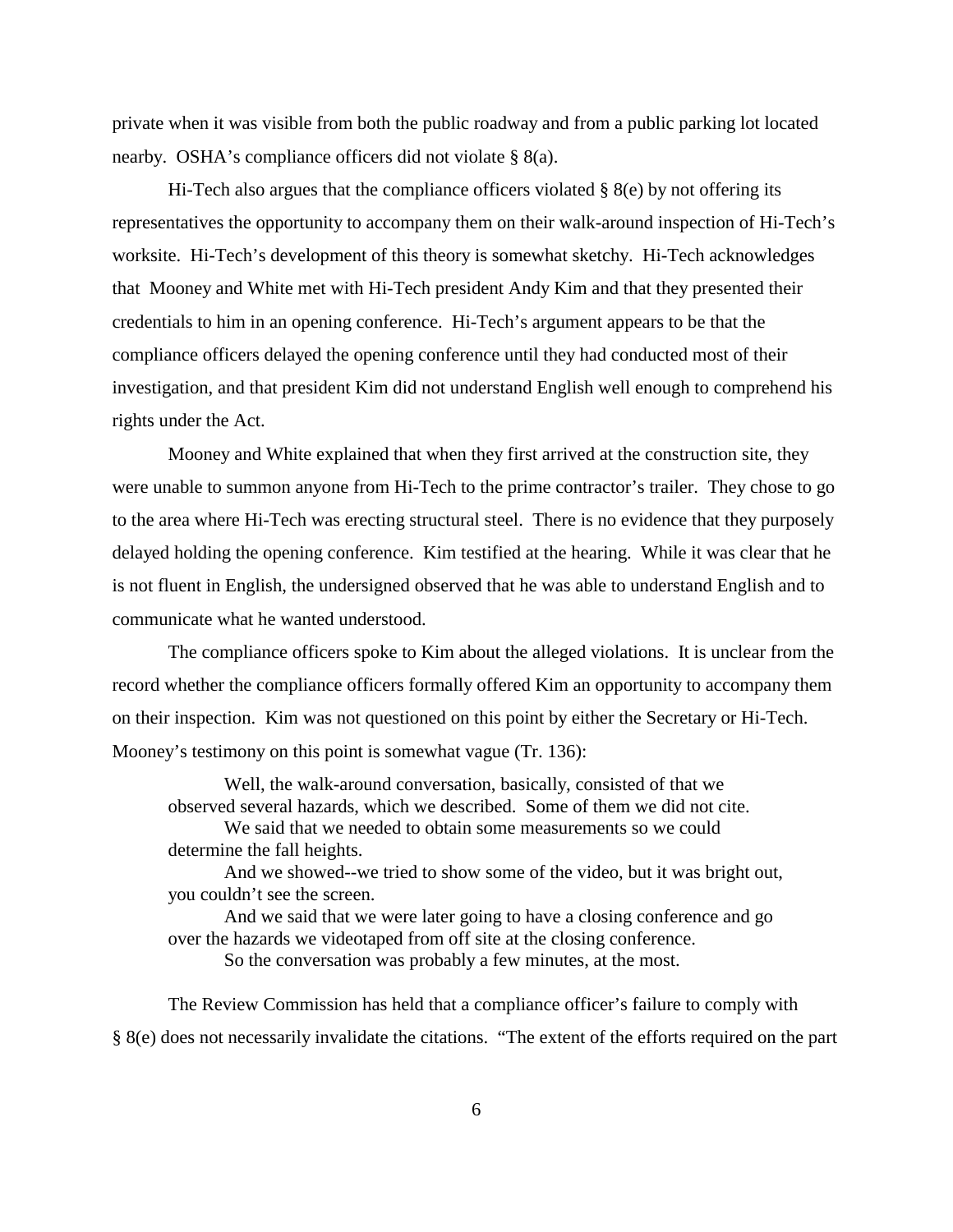of the inspector to satisfy section 8(e) will depend upon the circumstances of the particular case." *Concrete Construction Co.,* 15 BNA OSHC 1614, 1618 (No. 89-2019, 1992). Furthermore, the Commission held that, even if a showing is made that the employer was not afforded an opportunity to accompany a compliance officer, vacation of the citation is not appropriate where the employer's "preparation or presentation of its defense is not prejudiced." *Concrete Construction,* 15 BNA OSHC at 1618.

Nothing in the record indicates either that Hi-Tech was not afforded an opportunity to accompany the compliance officers on their walk-around, or that Hi-Tech's defense was in any way compromised by not having a representative accompany the compliance officers during their inspection. There is no basis to dismiss the case or to surpress the evidence from Mooney's and White's inspection based on a violation of either §§ 8(a) or 8(e).

# *Citation No.1*

The Secretary has the burden of proving her case by a preponderance of the evidence.

In order to establish a violation of an occupational safety or health standard, the Secretary has the burden of proving: (a) the applicability of the cited standard, (b) the employer's noncompliance with the standard's terms, (c) employee access to the violative conditions, and (d) the employer's actual or constructive knowledge of the violation (*i.e.,* the employer either knew or, with the exercise of reasonable diligence could have known, of the violative conditions).

#### *Atlantic Battery Co.,* 16 BNA OSHC 2131, 2138 (No. 90-1747, 1994).

In order to establish that a violation is "serious" under  $\S 17(k)$  of the Act, the Secretary must establish that there is a substantial probability of death or serious physical harm that could result from the cited condition. In determining substantial probability, the Secretary must show that an accident is possible and the result of the accident would likely be death or serious physical harm. The likelihood of the accident is not an issue. *Spancrete Northeast, Inc.,* 15 BNA OSHC 1020, 1024 (No. 86-521, 1991).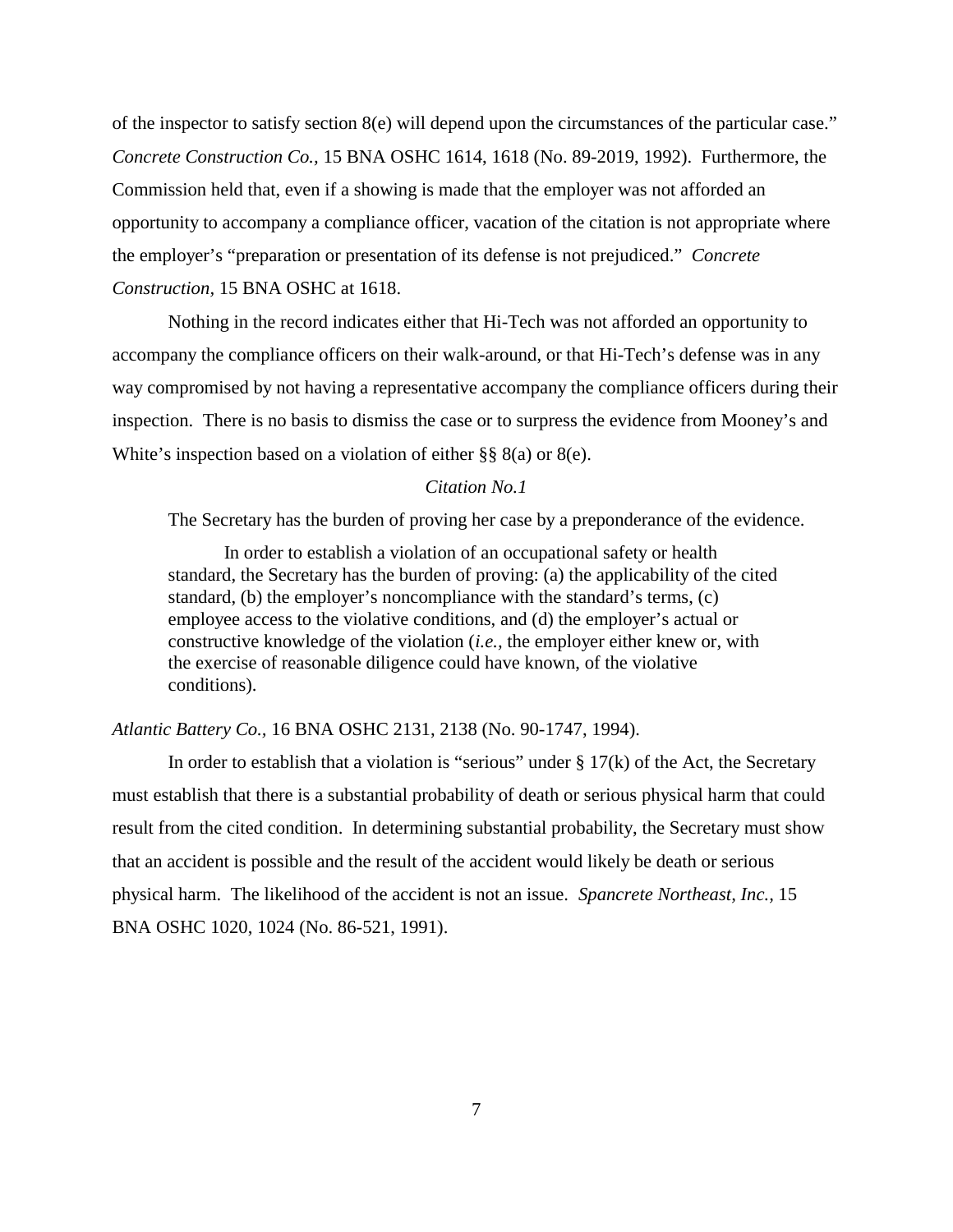# *Item 1: Alleged Willful Violation of § 1926.105(a)*

The Secretary alleges that Hi-Tech committed a willful violation of §1926.105(a), which provides:

Safety nets shall be provided when workplaces are more than 25 feet above the ground or water surface, or other surfaces where the use of ladders, scaffolds, catch platforms, temporary floors, safety lines, or safety belts is impractical.

The Review Commission has held that the hazards of falling to the exterior of a building during steel erection are regulated by § 1926.105(a). *Peterson Brothers Steel Erection Co.,* 16 BNA OSHC 1196, 1198 (No. 90-2304, 1993). Because of the type of fall hazard involved, § 1926.105(a) is applicable to the steel erection work being performed by Hi-Tech at the Guam International Airport expansion. Employees worked more than 25 feet above the ground level and were exposed to exterior falls.

Section 1926.105(a) requires the use of one of the listed devices. The Secretary establishes a *prima facie* case upon showing that the employees were exposed to falls in excess of 25 feet and that none of the protective measures was used. *Century Steel Erectors, Inc. v. Dole,* 888 F. 2d 1399, 1402-1403 (D. C. Cir. 1993).

The videotape taken by the compliance officers shows Hi-Tech employees working at heights of approximately 50 feet. The method of fall protection used by the employees was safety lines, belts, and lanyards. In many instances shown in the videotape, the employees failed to tie off. These instances were frequent and were in plain view. Hi-Tech's president was on the site. Hi-Tech had constructive, if not actual, knowledge that its employees were failing to tie off (Exhs. C-1, C-2 through C-12; Tr. 55).

"To establish a violation of § 1926.105(a) for failing to require a listed fall protection device other than a safety net, the Secretary must also show that the device was practical in the cited employer's circumstances." *George Campbell Painting Corporation,* 1999 OSHRC No. 29, p. 11 (No. 94-3121, 1999). The use of safety belts and lanyards by Hi-Tech's employees was practical. White testified that attaching temporary columns or "stanchions" to the beam and then stretching a lifeline between them as a tie off point before lifting the beam into place was

8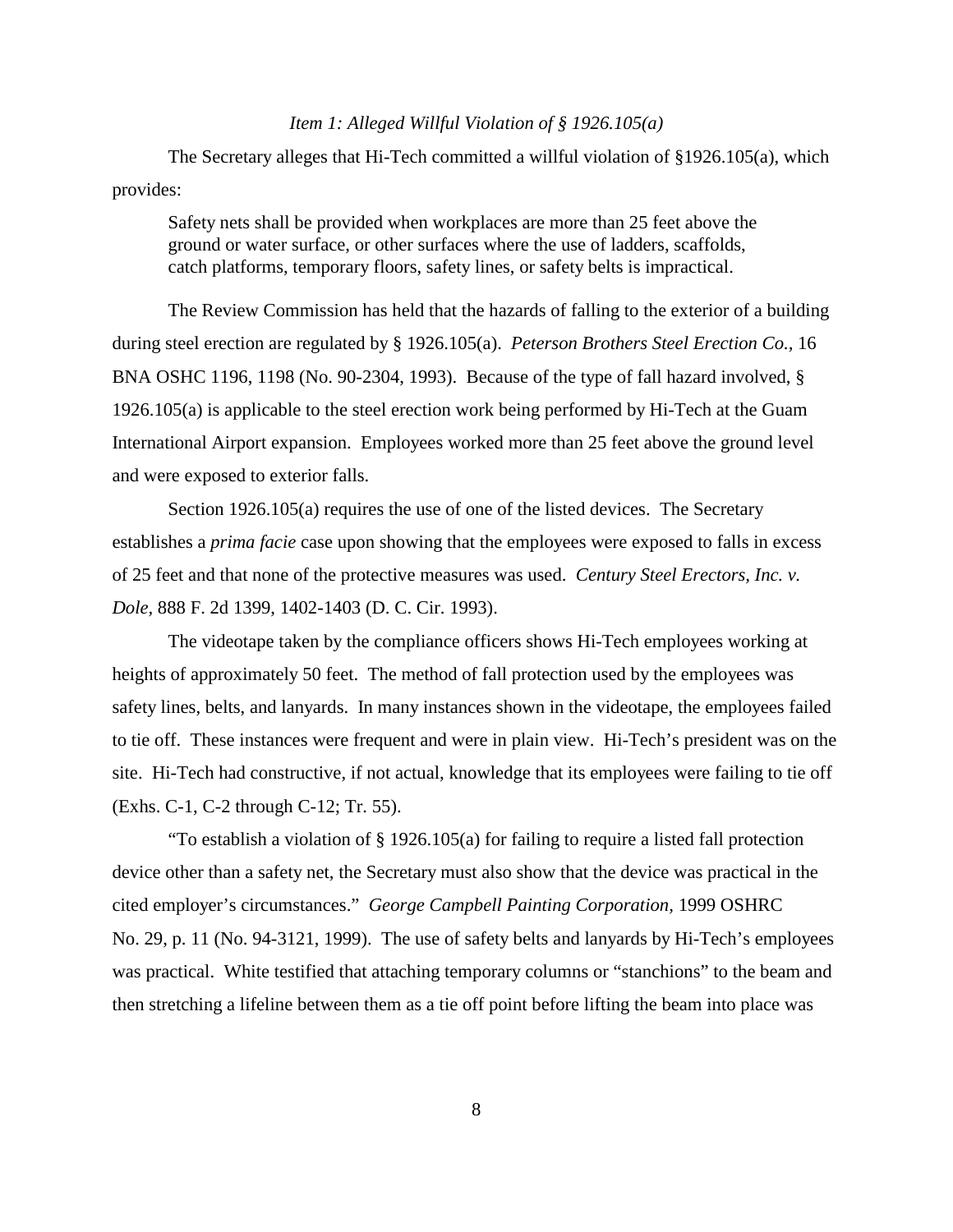one practical means of abatement (Tr. 466-467). Vice-president Park testified that the use of safety belts, lanyards, and lifelines was practical and feasible (Tr. 540).

The Secretary has established that Hi-Tech violated § 1926.105(a).

*Item 2: Alleged Willful Violation of § 1926.750(b)(2)(i)*

Section 1926.750(b)(2)(i) provides:

Where skeleton steel erection is being done, a tightly planked and substantial floor shall be maintained within two stories or 30 feet, whichever is less, below and directly under that portion of each tier of beams on which any work is being performed, except when gathering and stacking temporary floor planks on a lower floor, in preparation for transferring such planks for use on an upper floor. Where such a floor is not practicable, paragraph  $(b)(1)(ii)$  of this section applies.

Section  $1926.750(b)(1)(ii)$  provides:

On buildings or structures not adaptable to temporary floors, and where scaffolds are not used, safety nets shall be installed and maintained whenever the potential fall distance exceeds two stories or 25 feet. The nets shall be hung with sufficient clearance to prevent contacts with the surface of the structures below.

It is undisputed that  $\S 1926.750(b)(2)(i)$ , which is intended to prevent falls to the interior of a building, applies to Hi-Tech's worksite. Noncompliance with the cited standard is established by evidence that none of the protective measures mentioned in the standard was used. *El Paso Crane & Rigging, Inc.,* 16 BNA OSHC 1419 (No. 90-1106, 1993).

Hi-Tech provided neither temporary floors nor safety nets below and directly under where its employees were performing work. The employees were exposed to a 30-foot fall to the interior of the building. The employees were in plain view of Hi-Tech president Kim, who was on the site.

Although infeasibility was not pled, the issue was raised and tried at the hearing. Hi-Tech argues that during the steel erection phase of the project, use of temporary flooring or safety nets would prevent the use of guy wires necessary to secure the columns and plumb the building (Tr. 399-400, 510-511). However, Mooney testified credibly that the use of fall protection was feasible. Temporary flooring could have been used by installing additional girders and installing metal decking around the guy wires and tack welding or overlapping the decking (Tr. 86-87). Interior nets could have been linked together and attached to wire ropes strung around the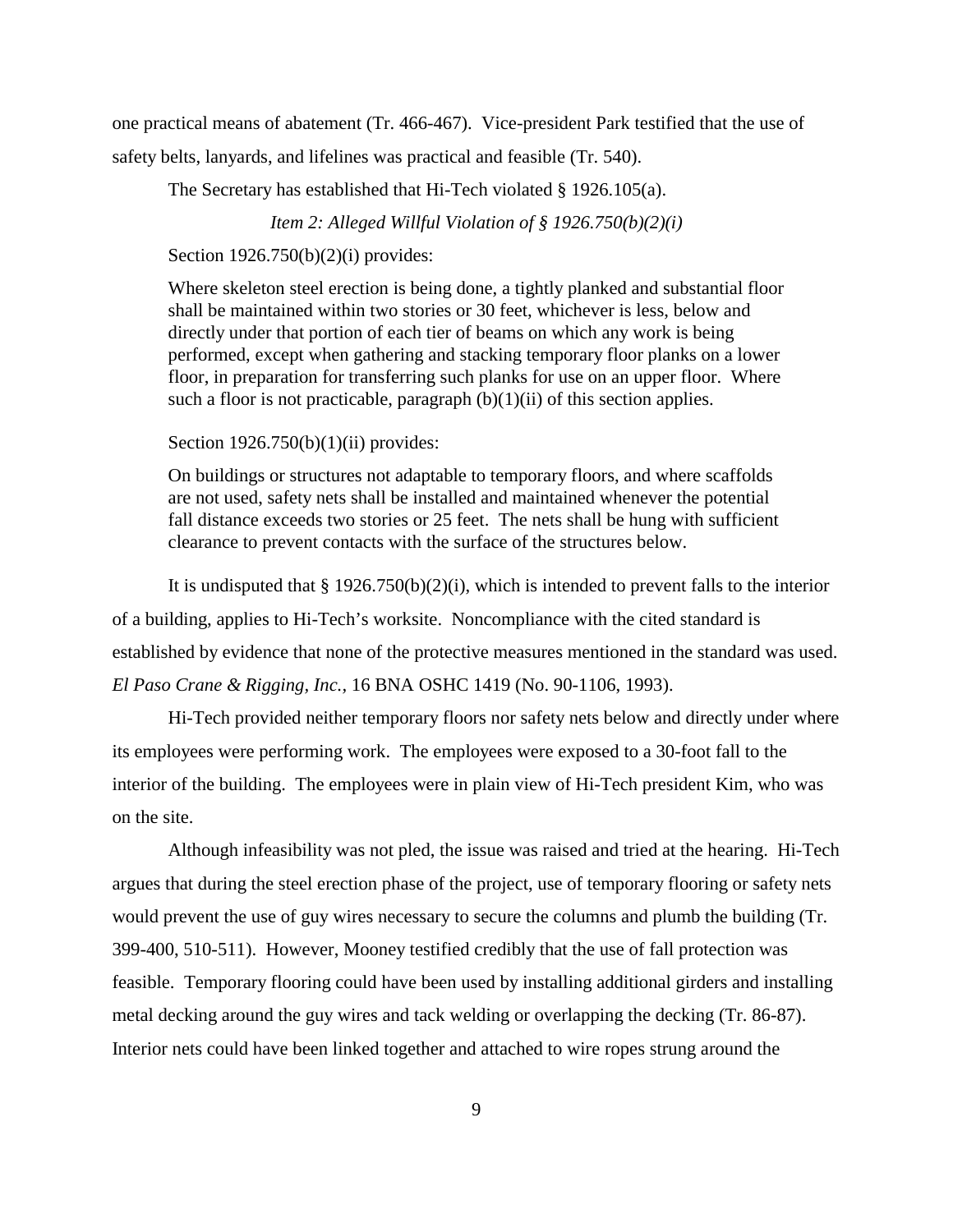columns (Tr. 88). Aerial lifts, which are available on Guam, could have been used to lift the employees to the area where the work was being performed (Tr. 90-91).

The Secretary has established that Hi-Tech violated § 1926.750(b)(2)(i).

## *Willful Classification*

The Secretary classified items 1 and 2 as willful violations.

A violation is willful if committed with intentional, knowing or voluntary disregard for the requirements of the Act or with plain indifference to employee safety. . . . A willful violation is differentiated from a nonwillful violation by a heightened awareness, a conscious disregard or plain indifference to employee safety.... A willful charge is not justified if an employer has made a good faith effort to comply with a standard or to eliminate a hazard, even though the employer's efforts are not entirely effective or complete.

*Valdak Corp.,* 17 BNA OSHC 1135, 1136 (No. 93-239, 1995) (citations omitted).

Bruce Williams was hired by Hanjin to be the safety and security officer on the airport project (Tr. 204). In late 1995 or early 1996, Hi-Tech began work on the project. Williams had almost daily contact with Hi-Tech president Kim and vice-president Park (Tr. 210-211). Williams stated that he had "a continuous problem with Hi-Tech Builders" because its employees would not use fall protection. According to Williams, "Many times they either didn't have the safety belt and were not hooked up to the safety line, and/or the safety line was not in place" (Tr. 215).

Williams pointed out Hi-Tech's safety violations to Kim and Park "many times"

(Tr. 218). Park would tell Williams that he would take care of the problem, but, as Williams testified, "[E]ventually that became a problem with what he was saying and what was being done'" (Tr. 220).

Williams wrote several memoranda to Hi-Tech with copies to the project's management warning that the company was jeopardizing their workers' safety. One of the memoranda, dated April 22, 1996, states in part (Exh. C-21, pp. 3-4):

Hi-Tech or High Risk?

Technology has made great leaps in the work place [and] equipment and you should take advantage of this to protect your men and your company. I recommend a competent safety manager on this project to handle the following: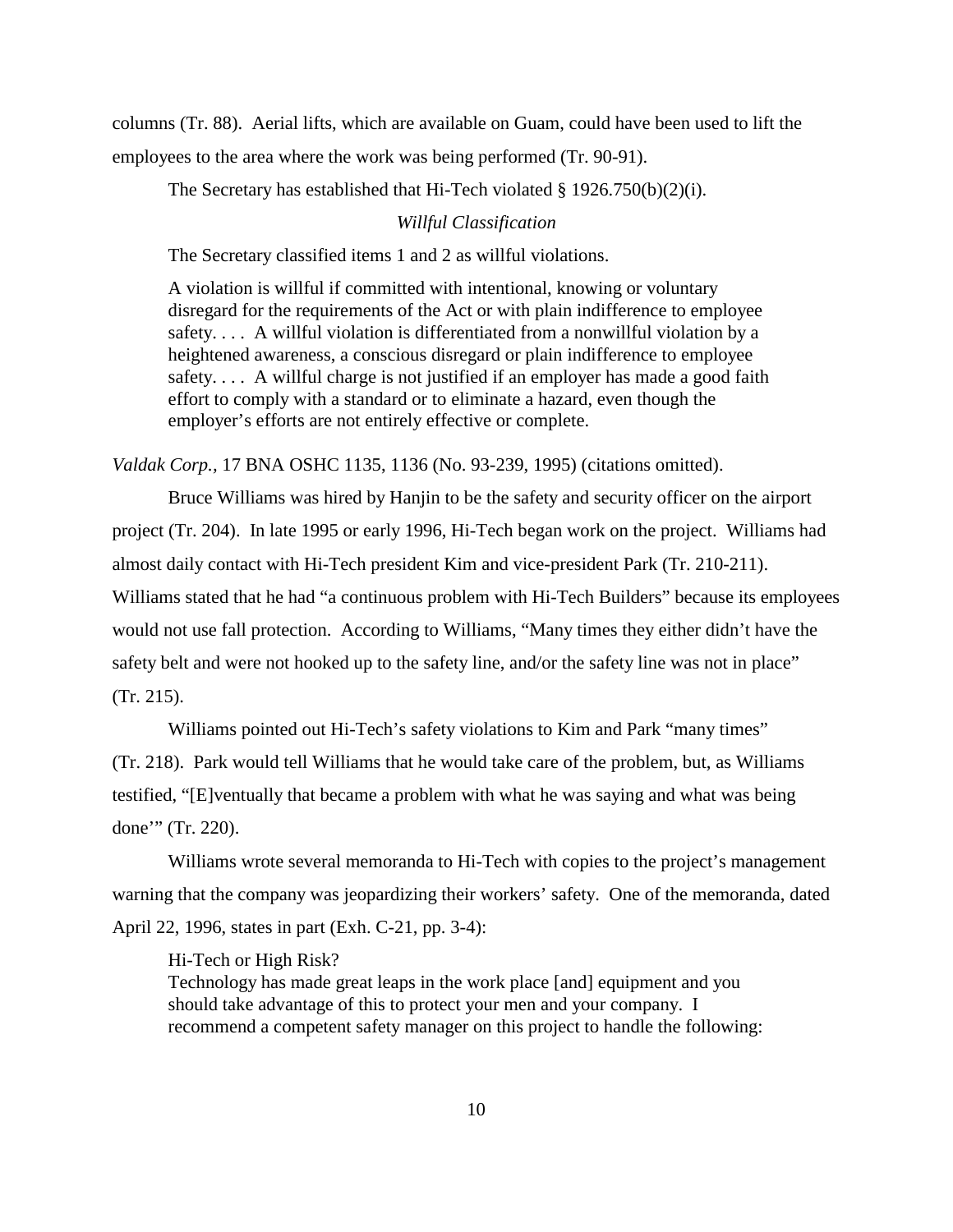--Training: I've cited the same violations so many times that I'm dizzy! Document your training and remove the repeat offenders as liabilities.

--(Over the weekend): You erected the curtain wall frame without:

(1) approved sketch of hanging scaffold

(2) installing mid-rail

(3) men were climbing down the crane's main line without a safety line.

(4) men were climbing the columns without life[lines].

--Today: During present erection at E-17, zone 4:

(1) men working at edge, outside barricade, without safety belts or harness. (2) at apron level, zone 1, a cage was being worked on that is a "condemned" cage from Samsung. DO NOT USE! CUT IT UP FOR SCRAP!

--Tomorrow? The same? or worse? Do you care?

I do! As of today, Hi-Tech has been put on the "Hazardous List." Hanjin management has been notified! Their decision is forthcoming.

On April 22, 1996, Williams halted Hi-Tech's work because its employees were working outside a barricade without safety belts or safety lines (Exh. C-21; Tr. 222-223, 227). Williams had to tell Hi-Tech employees to tie off at least five times (Tr. 243). Williams recommended at one safety meeting that one of Hi-Tech's employees be terminated because Williams had caught him twice when he was not tied off. Park told Williams that he wanted to keep the employee on the job (Tr. 245).

From August 1996 to August 1998, Carlos Buhain was the Safety Administrator for Hanjin (Tr. 341). Beginning in March 1997, approximately one month before the OSHA inspection, Buhain kept a log book in which he documented several Hi-Tech safety violations (Exh. C-26).

Felix Mansapit worked as a safety inspector on the airport project for the entirety of the project (Tr. 285-286). He stated that Hi-Tech's fall protection program was "very poor" (Tr. 295). When asked on how many occasions he observed Hi-Tech employees working without fall protection, Mansapit replied, "Oh, gosh. I really couldn't put a number on that. Maybe daily. Daily. Gosh, I would say numerous. I don't know how you would tag a number on numerous, but, you know, numerous occasions" (Tr. 296). Mansapit repeatedly told Park about the ongoing problems with Hi-Tech's workers. Park responded that he knew more about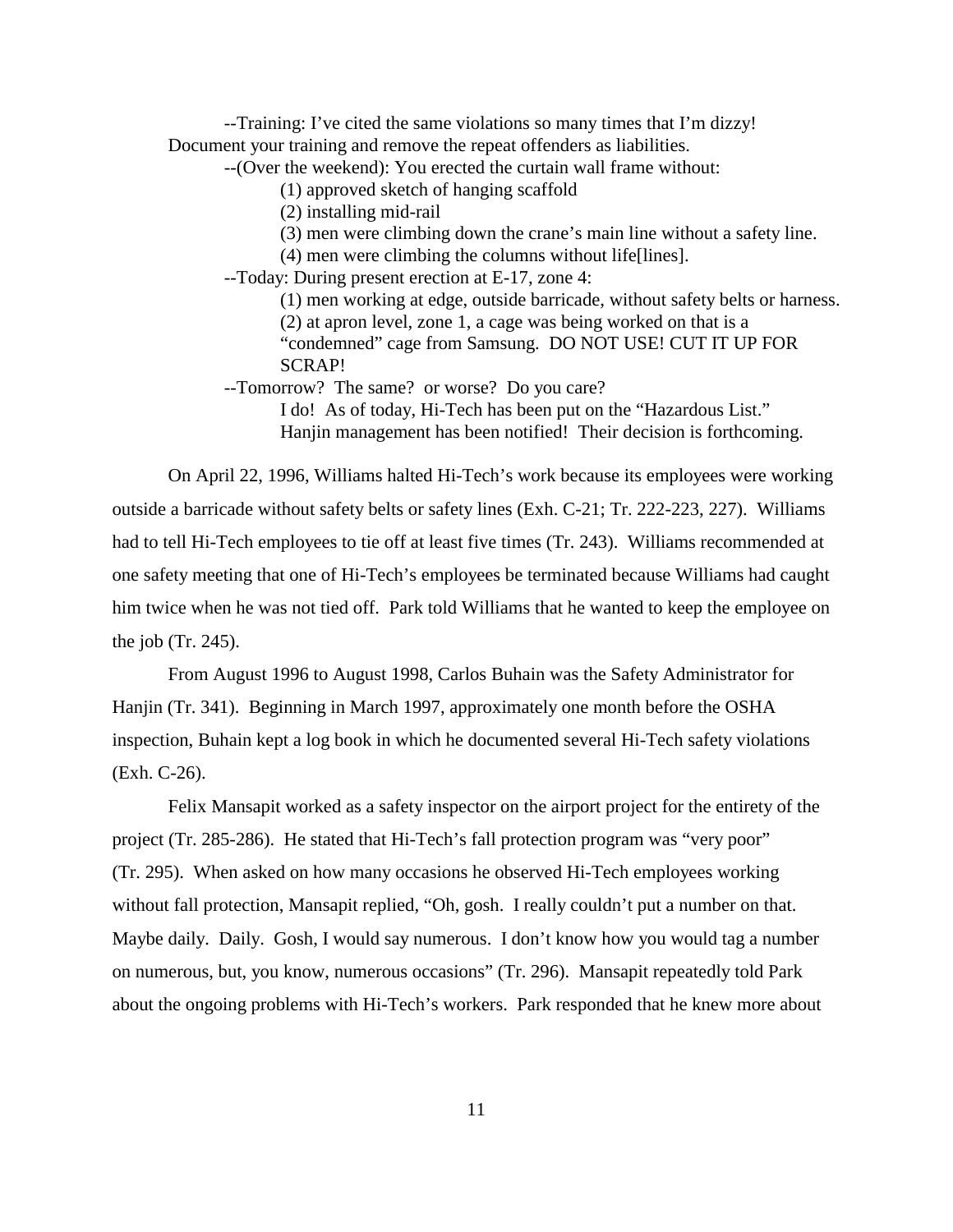the OSHA construction standards than most people and that he would take care of the problems (Tr. 298-299).

In April 1996, Mansapit wrote three letters to Hanjin listing Hi-Tech's safety violations and recommending that special measures be taken to improve Hi-Tech's safety performance. The first letter, dated April 22, 1996, states in part:

Your subcontractor HiTech is rapidly becoming a high risk and possible expensive liability on this project, with their personnel not using fall protection on heights in excess of 25 ft. In addition, unless they can see your safety officer, all fall protection is disregarded totally.

The Secretary contends that Hi-Tech's well-documented history of notices that its employees were routinely failing to use fall protection establishes that items 1 and 2 are willful.

[W]hether a willful violation exists depends upon the employer's state of mind with respect to the requirements imposed by a standard. . . . [A]n employer who has notice of the requirements of a standard and is aware of a condition which violates that standard but fails to correct or eliminate employee exposure to the violation demonstrates knowing disregard for purposes of establishing willfulness.

### *Aviation Constructors, Inc.,* 1999 OSHRC No. 27, p. 7 (No. 96-0593, 1999).

The facts fully warrant a willful classification in this case. Hi-Tech was repeatedly notified by a number of safety personnel over a period of several months that its employees were not tying off or using any other means of fall protection while working at heights of 50 feet to the exterior, and 30 feet to the interior, of the structure. Kim and Park refused to take any corrective action. Park either told whomever notified him of the violative conduct that he would take care of it, and then ignored it; or he would arrogantly assert that he knew more about OSHA safety standards than they did. The record establishes that on numerous occasions Hi-Tech was warned that its employees were exposing themselves to fall hazards. The safety personnel sent memos, held meetings, and threatened corrective action against Hi-Tech, yet Hi-Tech refused to enforce OSHA's standards.

As Hi-Tech's managing partner, Mr. Park refused to accept the advice of anyone with safety responsibility on the worksite. He dissected and re-interpreted every safety requirement so that the company could work exactly as it wished; and it wished not to be bothered with safety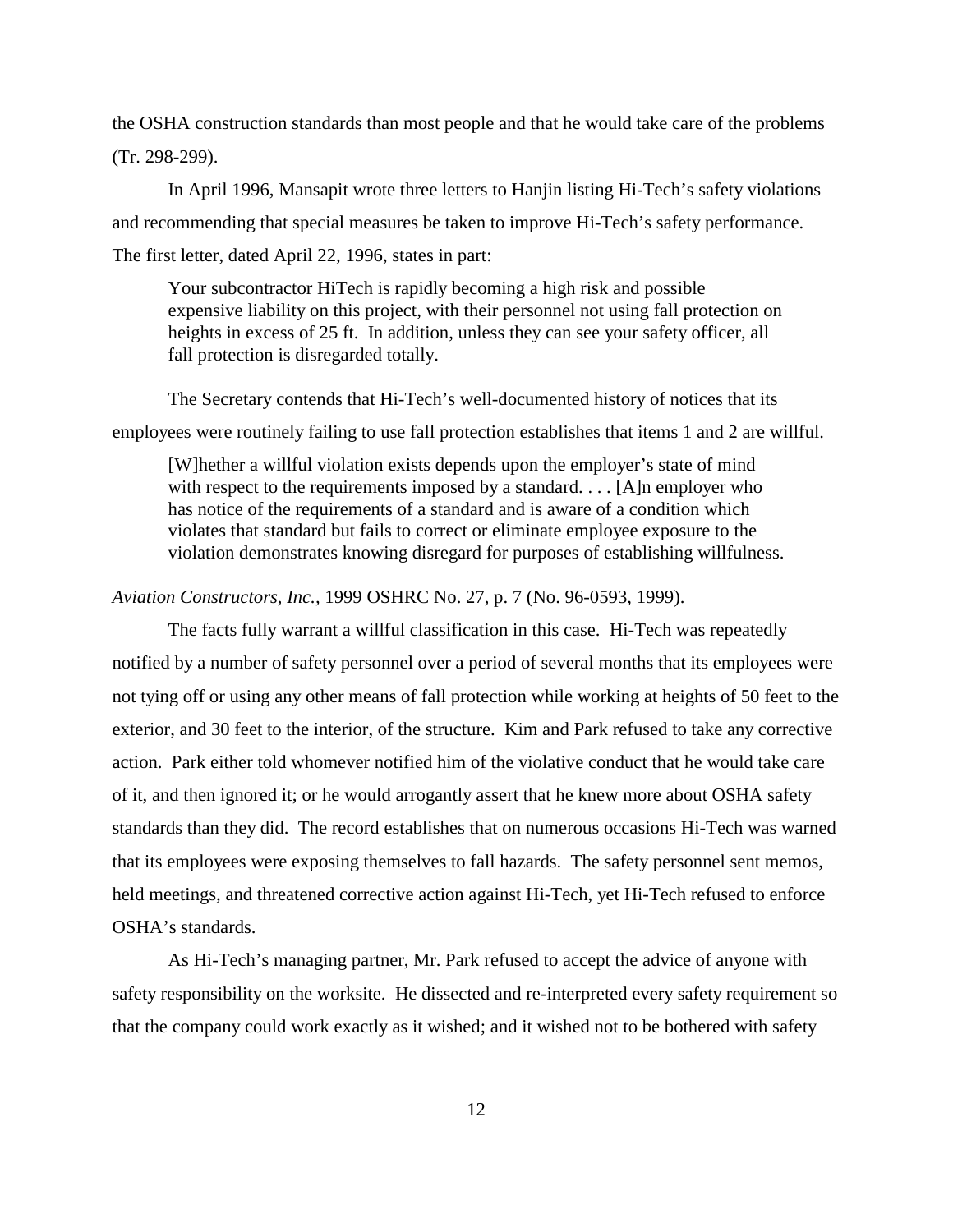restrictions. Hi-Tech has amply demonstrated its intentional and knowing disregard for the requirements of the Act, as well as its plain indifference to employee safety.

Items 1 and 2 of the violation are classified as willful.

# *Penalty Determination*

The Commission is the final arbiter of penalties in all contested cases. Under § 17(j) of the Act, in determining the appropriate penalty, the Commission is required to find and give "due consideration" to (1) the size of the employer's business, (2) the gravity of the violation, (3) the good faith of the employer, and (4) the history of previous violations. The gravity of the violation is the principal factor to be considered.

Although there was some evidence that Hi-Tech had 22 employees at the time of the inspection, Park testified that the company actually had less than 10 employees. Park's estimate will be accepted for purposes of the penalty determination (Tr. 559-561). Hi-Tech had previously been cited for violations of the fall protection standards (Tr. 428-429). Few are arguably less deserving of a good faith credit than is Hi-Tech in these circumstances.

The gravity of the violations is high. The employees were exposed to 30- and 50-foot falls which would most likely have resulted in death. Employees were in immediate proximity to the hazard as they walked narrow girders and climbed over obstructions. Mooney and White observed four or five employees exposed on April 21; and during a 5-minute span on April 24, they saw another four or five employees who were exposed to fall hazards in separate instances (Tr. 92).

The Secretary proposed a penalty of \$49,000.00 for each of the items, for a total penalty of \$98,000.00. While the undersigned agrees that a high penalty is warranted based on the bad faith and the high gravity of the violations, she is also mindful of the small size of the employer and the similarity between the fall protection violations cited as items 1 and 2. Accordingly, it is determined that the appropriate penalty for item 1 is \$30,000.00, and for item 2 is \$30,000.00.

# FINDINGS OF FACT AND CONCLUSIONS OF LAW

The foregoing decision constitutes the findings of fact and conclusions of law in accordance with Federal Rule of Civil Procedure 52(a).